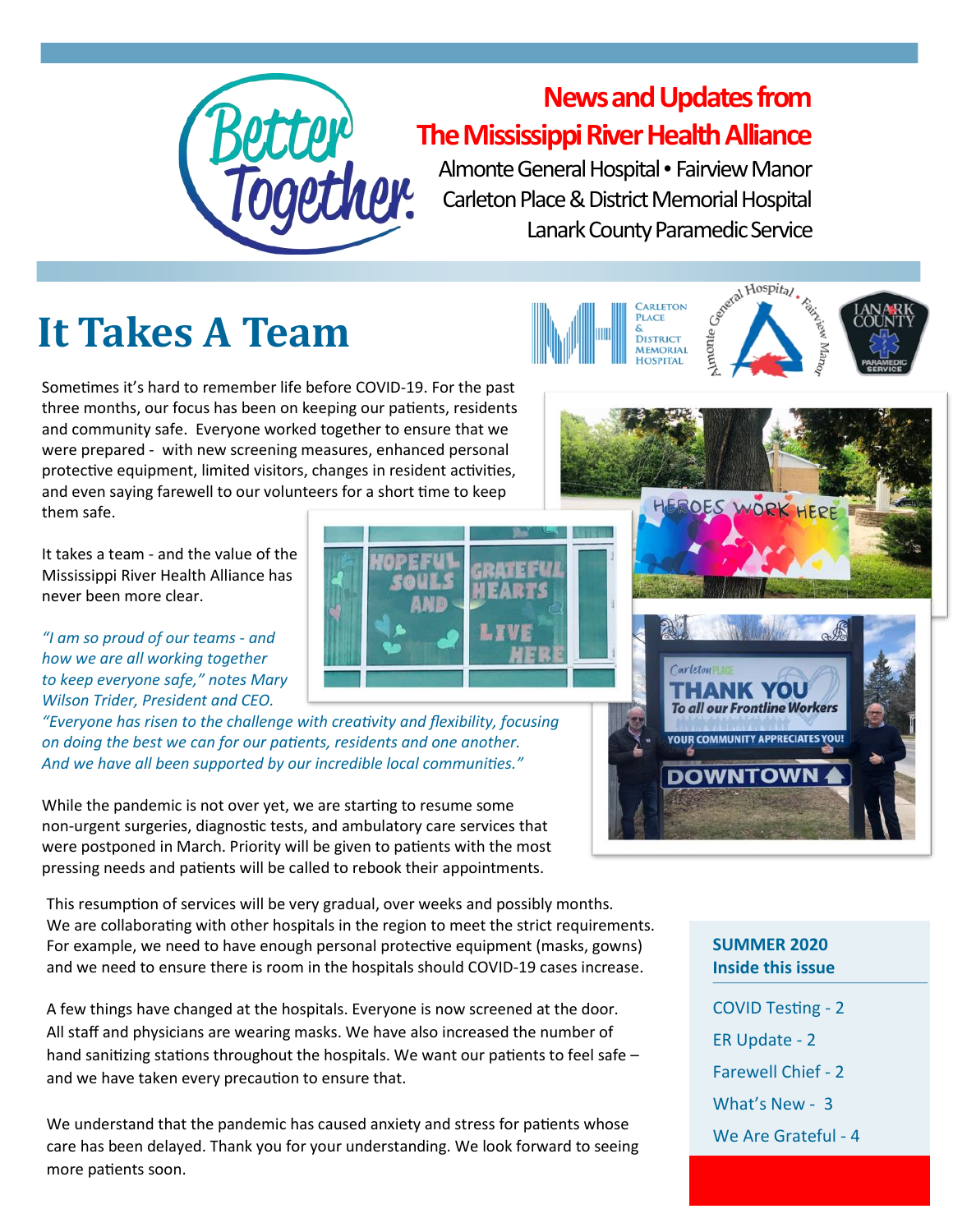

#### **Getting Tested**

It was collaboration at its best when physicians and staff at Almonte General Hospital and Carleton Place & District Memorial Hospital came together to operate the COVID-19 Assessment Centre in Almonte. The Lanark County Paramedic Service and the Health Unit also provided support.

Anyone who has symptoms of COVID-19, is concerned about exposure, or may be at risk for exposure, can make an appointment to be tested. Please call 613-325-1208.

Thank you to the health care teams, led by Dr. Steve Walker, Dr. Karen Turcotte, and Integrated Manager Jennifer Lindsay. The Centre is a wonderful example of the two hospitals working side-by-side as part of the Mississippi River Health Alliance.

For more details about the Assessment Centre, visit www.agh-fvm.com/ assessmentcentre.

#### **Refining Our Plan**

Planning continues on CPDMH's new Emergency Department. Just before Christmas, Stage 3.1 block schematic reports were submitted to the Ministry of Health. The Ministry responded with a series of questions and the planning team is now working on those answers. The project is in phase three of the five-phase planning process.

The COVID-19 pandemic has provided an unexpected opportunity to further review and refine the planning for the new department. Over the past three months, much has been learned about what is needed in the new Emergency Department to ensure the hospital is prepared for these types of situations in the future. This learning will be applied to the new design. Everyone is working hard to keep moving forward despite the challenges of COVID-19.

#### **Changing of the Guard**

Farewell and congratulations to Lanark County Paramedic Service Chief Ed McPherson who retired at the end of February. He leaves a legacy that includes a strong commitment to high quality care for patients in Lanark County, to progressive enhancement of clinical skills within the Service, and to the welfare and well-being of paramedics.

Congratulations to Travis Mellema who was appointed Chief in March. "Chief Mellema is a true leader and will move the paramedic service forward to new heights," noted Chief McPherson.



#### **Welcoming Visitors**

Visits from family and caregivers contribute greatly to a patient or resident's quality of life and wellbeing. We are pleased to welcome more visitors to the hospitals and Fairview Manor - with specific guidelines related to screening, masks and physical distancing. Everyone's safety is our #1 priority.

For full details, please visit the hospitals websites at [www.agh](http://www.agh-fvm.com)-fvm.com and [www.cpdmh.ca.](http://www.cpdmh.ca)



*We also look forward to seeing our volunteers again. It's just not the same without you!*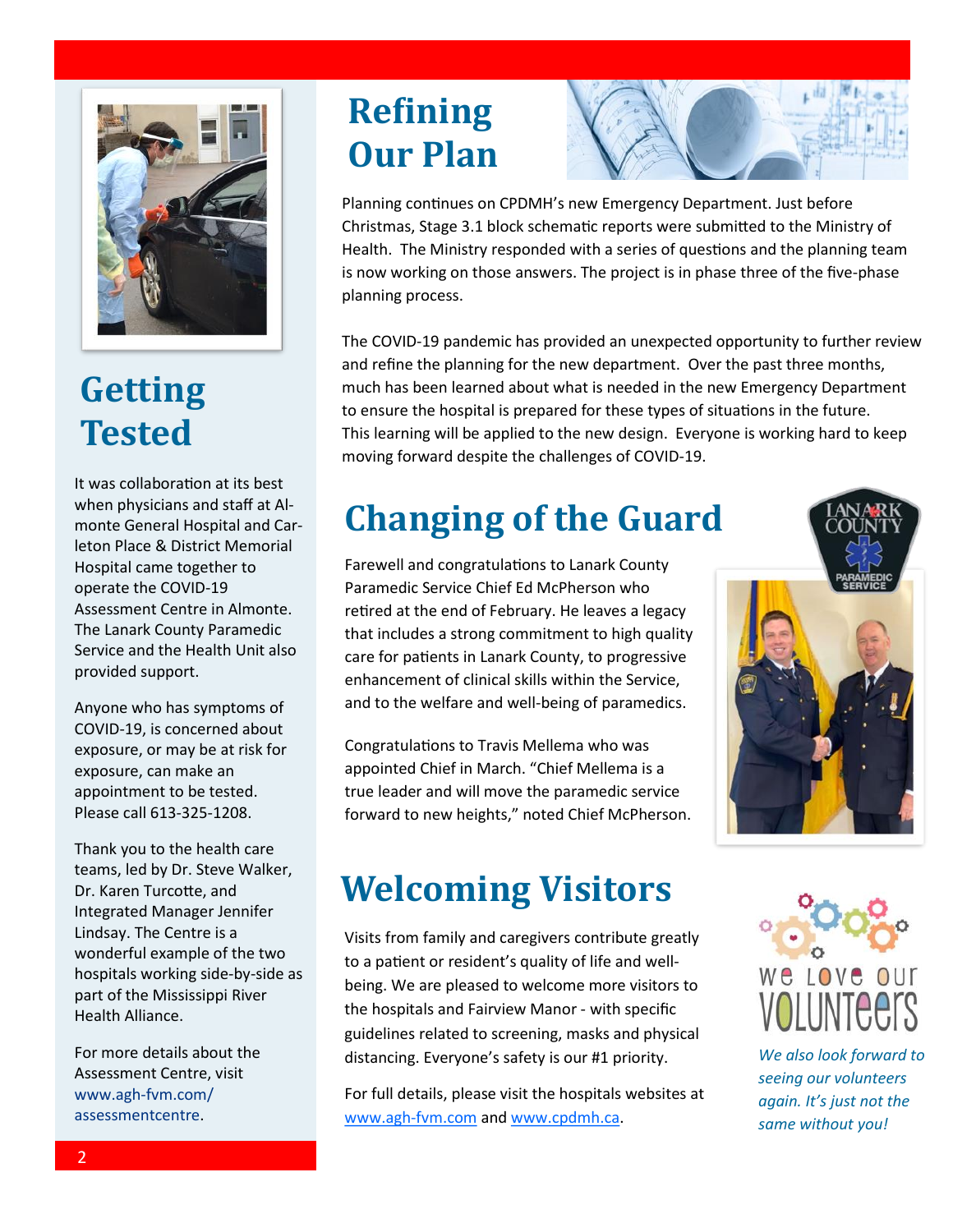# **What's New**



Over the past few months, we have welcomed several new family physicians and specialists to our teams in both Almonte and Carleton Place:

- **Dr. Amy Toderian**, Family Physician, Ottawa Valley Family Health Team and AGH
- **Dr. Kyle Walker**, Rheumatologist, AGH & CPDMH
- **Dr. Anthony Caragianis**, Family Physician Carleton Place and CPDMH
- **Dr. Sheryens Shah**, Neurologist, CPDMH
- **Dr. Anna Ramanova**, Internal Medicine, AGH

#### **Your Results Are In**

Carleton Place & District Memorial Hospital is pleased to offer a new patient portal. It is a secure, web-based platform that allows patients to view test results, read select laboratory and medical reports, and view upcoming appointments using their home computer, tablet or phone.

In the future, patients may also be able to participate in virtual consults and appointments.



Patients coming to CPDMH will be asked if they would like to sign up for this free, online service.

# **Sharing Expertise**

We continue to look for opportunities for shared roles within the two hospitals. Working in both places provides an opportunity to share knowledge and best practices. Here are two recent examples:

- **Jennifer Lindsay** has an expanded role as Integrated Manager, Operating Room, CSR, and Ambulatory Care for both hospitals. This role will enable greater sharing of best practices and mutual support between the two hospitals.
- **Patti Morton** was appointed Integrated Director of Allied Health Services on June 1st. Patti has worked at AGH for over 26 years and will now be responsible for Physiotherapy, Occupational Therapy, and Dietitian services at both hospitals, as well as the Day Hospital and Volunteer Services in Almonte.

### **The Next Generation**



Kudos to **Jordan Ricketts**  who is the recipient of this year's \$1,000 Student Bursary.

Each year, the Fairview Manor Auxiliary and the Almonte General Hospital volunteer team award a deserving

Student Volunteer with a Bursary. Jordan has volunteered at AGH and Fairview Manor for the past four years. She completed more than 120 hours of service. Jordan has been accepted to Carleton University.



Last year, there were **543,740 pounds of laundry** processed for AGH, CPDMH and Fairview Manor.

In case you are wondering, that's the equivalent of **472 male great white sharks**!